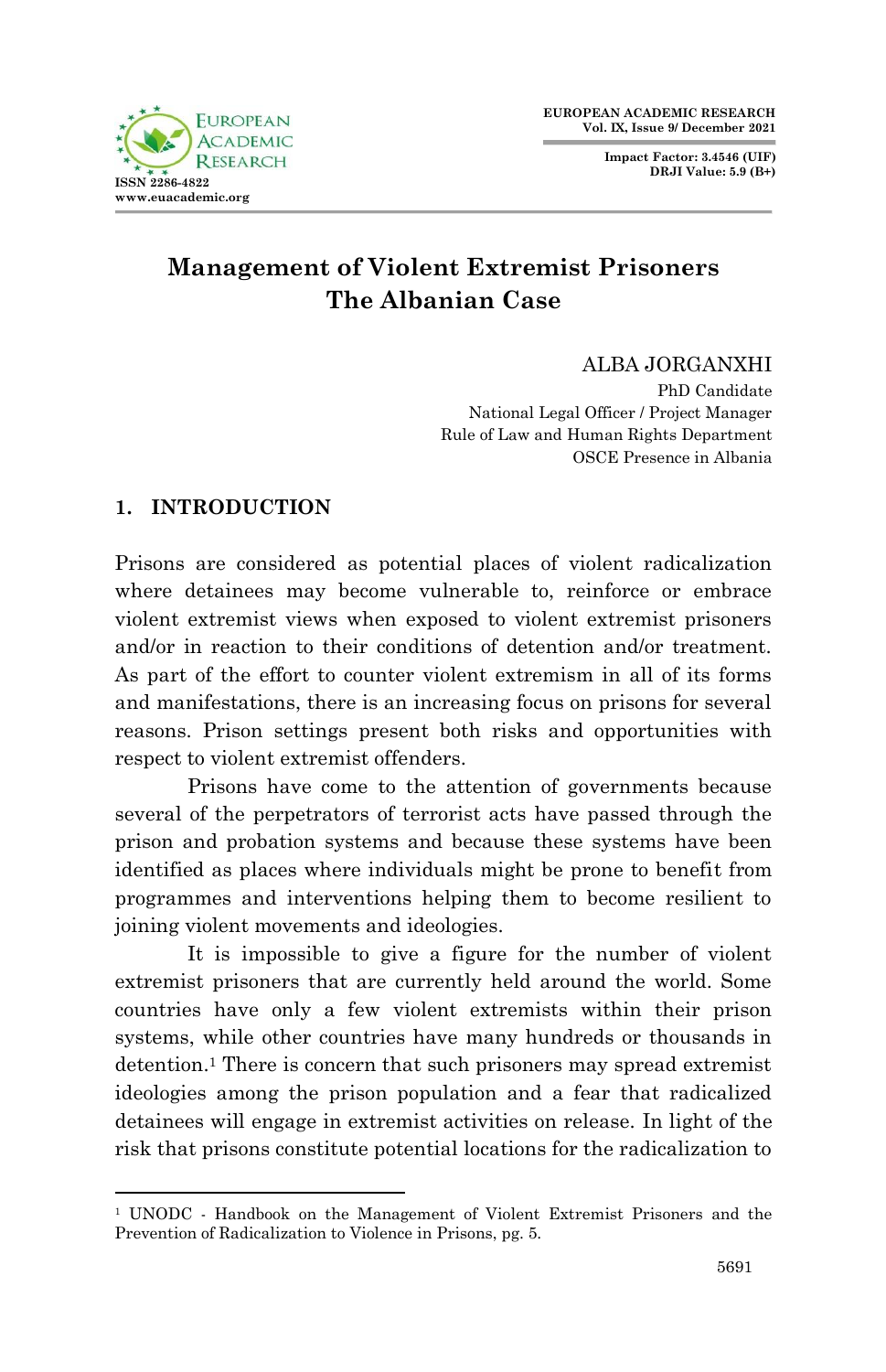violence of prisoners sentenced for offences unrelated to violent extremism, prisons should further strive to prevent other prisoners from being radicalized to violence. Prisons can present opportunities for combating radicalization and terrorism, and that their potential for doing so needs to be fully understood and acted upon.

The treatment of these prisoners is a *defining issue* for prison services who must fulfil human rights obligations, ensure their rehabilitation and reintegration, and maintain the safety and security of all prisoners in their care.

Prisons have a two-fold mission to protect society by confining offenders in facilities that are safe, humane, and secure and to ensure that offenders are actively participating in programs that will assist them in becoming law-abiding citizens when they return to our communities.

In order to carry out this function, prisons must not only keep them securely and ensure that they do not escape from lawful custody. Prison administrations are also expected to work towards their disengagement from future violence and, by doing so, to prepare many for their social reintegration into the community. Properly managing violent extremist prisoners reduces the opportunities for escape, misconduct and inappropriate external communications. Improving the prison environment can also help ensure that prisons do not become locations in which radicalization to violence takes place. On the other hand, managing violent extremist prisoners can also bring additional challenges around security, dealing with the risk of radicalization to violence of other prisoners and prison staff, and manifestations of anti-authority behavior. <sup>2</sup>

A well-managed environment, with effective programmes and policies in place, gives the authorities a unique opportunity to work with violent extremist offenders. A well-managed prison is understood to mean a prison that functions based on the principles of good governance and adherence to human rights standards. In addition, a number of governments from different regions have established prison-based rehabilitation programmes.

<sup>1</sup> <sup>2</sup> UNODC - Handbook on the Management of Violent Extremist Prisoners and the Prevention of Radicalization to Violence in Prisons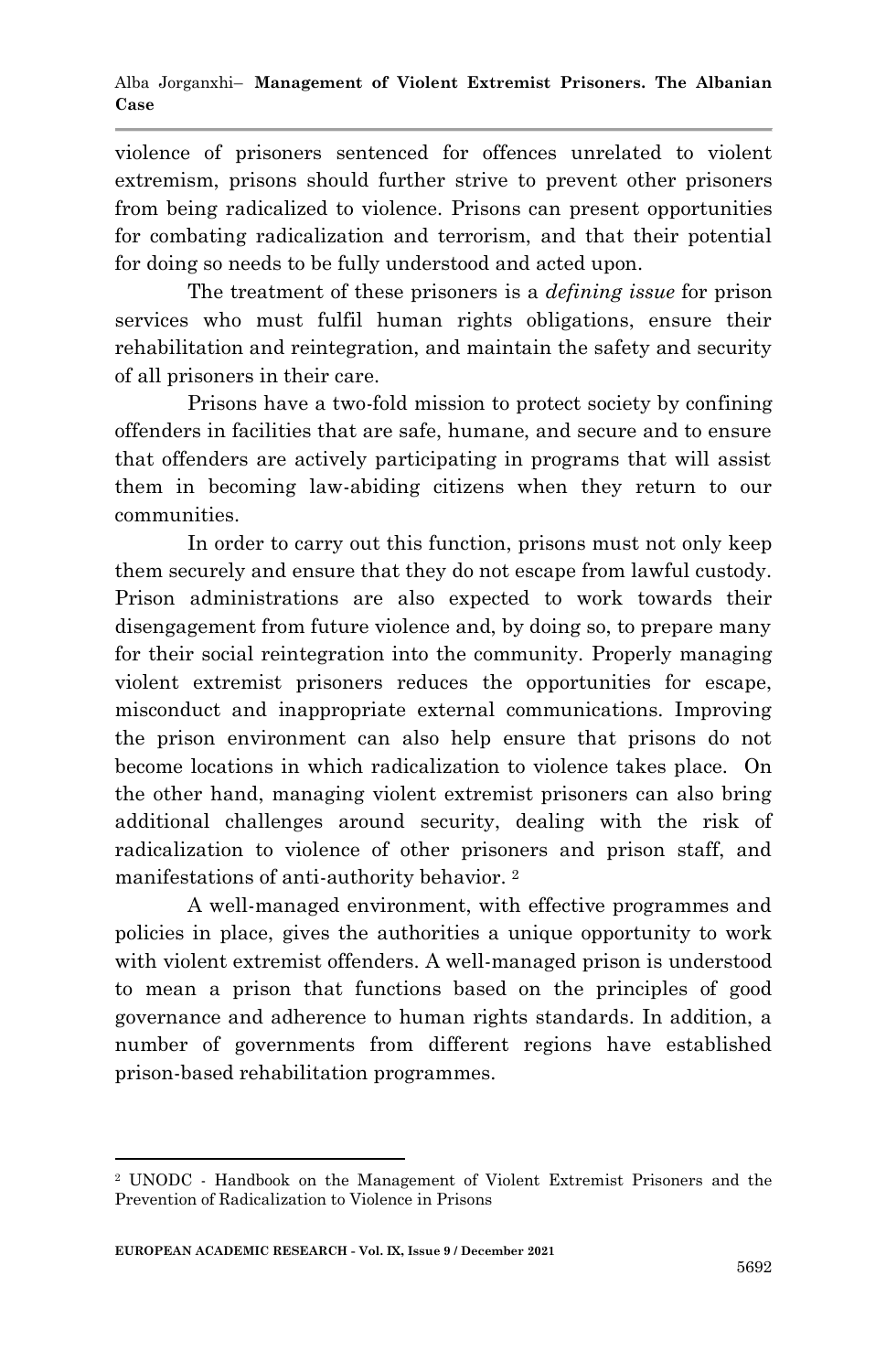On the other hand, staff is the most important element of any prison system. Prison administration should recognize this and devote significant time and resources to the recruitment, selection and training of personnel who work in prison.

With regard to the Albanian prison system, Albania hosts 24 detention facilities, with sections dedicated to high security, standard security, and low security housing, including specialized for juveniles, women, pre-trial detainees and medical / mental health. Currently, there are 14 violent extremist offenders in the care of the Albanian General Directorate of Prisons.<sup>3</sup> In 2016, the Serious Crimes Court in Albania found guilty nine self-proclaimed imams for terrorism related offenses, such as: Recruitment of persons for committing acts with terrorist intentions or financing of terrorism;<sup>4</sup> Incitement, public calls and propaganda for committing acts with terrorist intentions<sup>5</sup> and Incitement of hatred or disputes. <sup>6</sup> Their length of sentence varies from 6 to 17 years on imprisonment.

While the current situation can be viewed in a positive light due to the low number of violent extremist offenders, prevention and risk mitigation can be achieved through increased stakeholder cooperation, awareness raising, capacity building, social staff increases, the implementation of Standard Operation Procedures and standardized care, and increased monitoring and evaluation.

While some assessment and education programmes exist in Albanian prisons, there are no rehabilitation efforts aimed specifically on CVE related issues. Although the intelligence and police officials assert that the threat of terrorism and violent extremism is low in Albania, there are instances of prison-based radicalization in Albania, a phenomenon that has not been systematically examined. To avoid these individuals spreading extremist ideologies in prison, and/or falling back into violent behaviour upon release, comprehensive CVE and rehabilitation and reintegration programs should be developed in order to tackle these phenomena.

1

**EUROPEAN ACADEMIC RESEARCH - Vol. IX, Issue 9 / December 2021**

<sup>3</sup> Source: Albanian General Directorate of Prisons, September 2021.

<sup>4</sup> Article 231 of the Albanian Criminal Code.

<sup>5</sup> Article 232/a of the Albanian Criminal Code.

<sup>6</sup> Article 265 of the Albanian Criminal Code.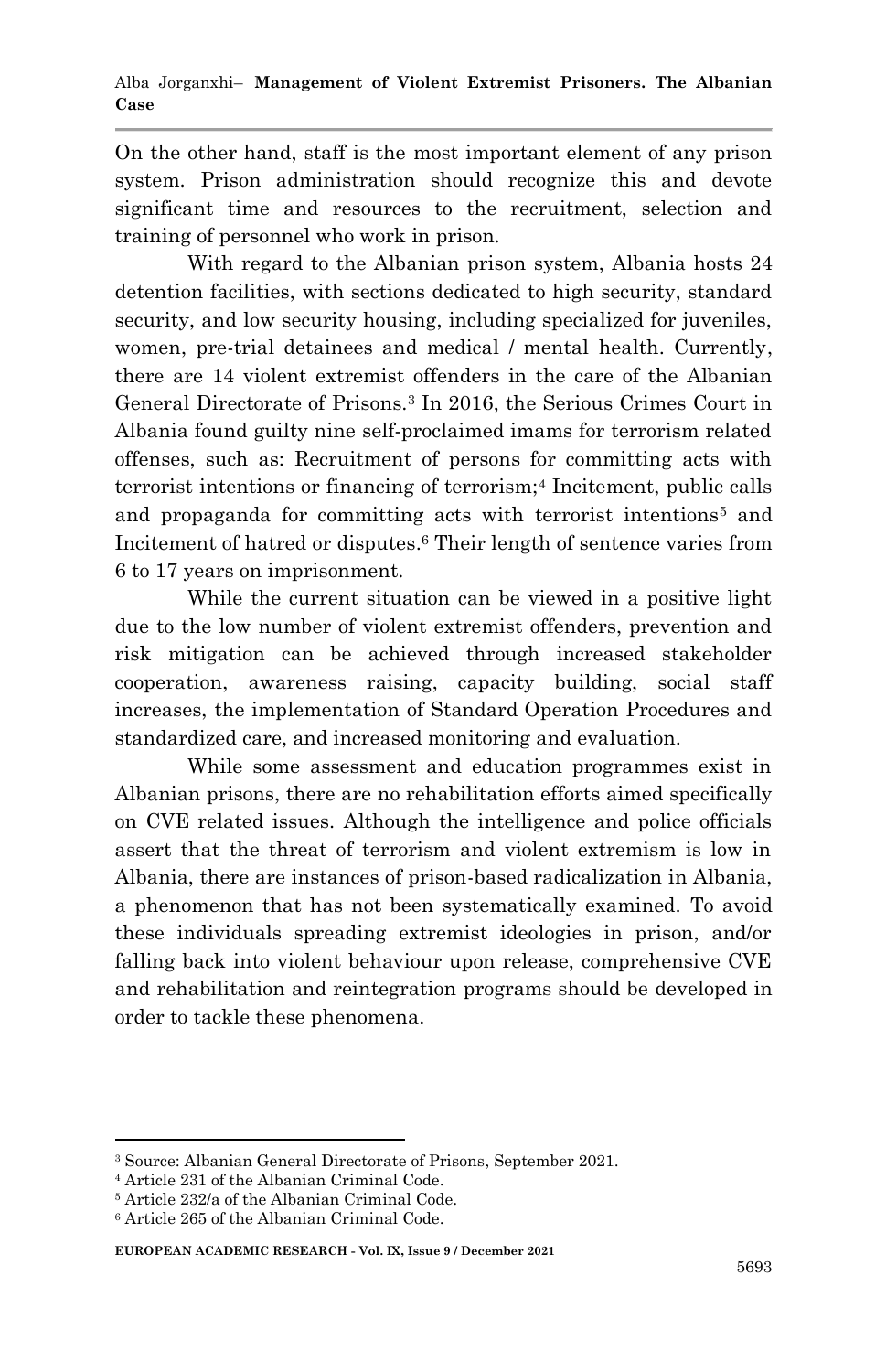Alba Jorganxhi– **Management of Violent Extremist Prisoners. The Albanian Case**

#### **2. UPHOLDING HUMAN RIGHTS**

It is important that there is a clear legal basis and procedural framework for the detention and management of violent extremist prisoners which complies with obligations under international law. A fundamental principle set out in international law and all relevant international standards and norms related to the treatment of prisoners is that their treatment should be humane and respect the inherent dignity of the human person.

Preventing and tackling radicalisation and violent extremism shall always be based on the rule of law and shall comply with international human rights standards because respect for human rights and the rule of law is an essential part of a successful counterradicalisation effort. Failure to comply with these is one of the factors which may contribute to increased radicalisation.<sup>7</sup>

Respecting prisoners' dignity as human beings also means that prison authorities must ensure that their conditions of detention meet at least their basic needs, and all prisoners, including violent extremist prisoners, are entitled to the general living conditions addressed in the UN Standard Minimum Rules for the Treatment of Prisoners as well as in other international standards.

It is important to note in this regard that treating prisoners with humanity does not hinder safeguarding security and order in prisons, but on the contrary, is fundamental to ensuring that prisons are secure and safe. Good practice in prison management has shown that when the human rights and dignity of prisoners are respected and they are treated fairly, they are much less likely to cause disruption and disorder, and more likely to accept the authority of prison staff.

### **3. BUILDING CAPACITIES WITHIN PRISON AND PROBATION SETTINGS TO TACKLE THE CVE PHENOMENON AND RECOMMENDATIONS**

Staff working with violent extremist prisoners requires a good combination of personal qualities and technical skills. Training is a key component of a well-managed prison system and is crucial to

1

<sup>7</sup> *Council of Europe (2016): Guidelines for prison and probation services regarding radicalisation and violent extremism, Principle 1.*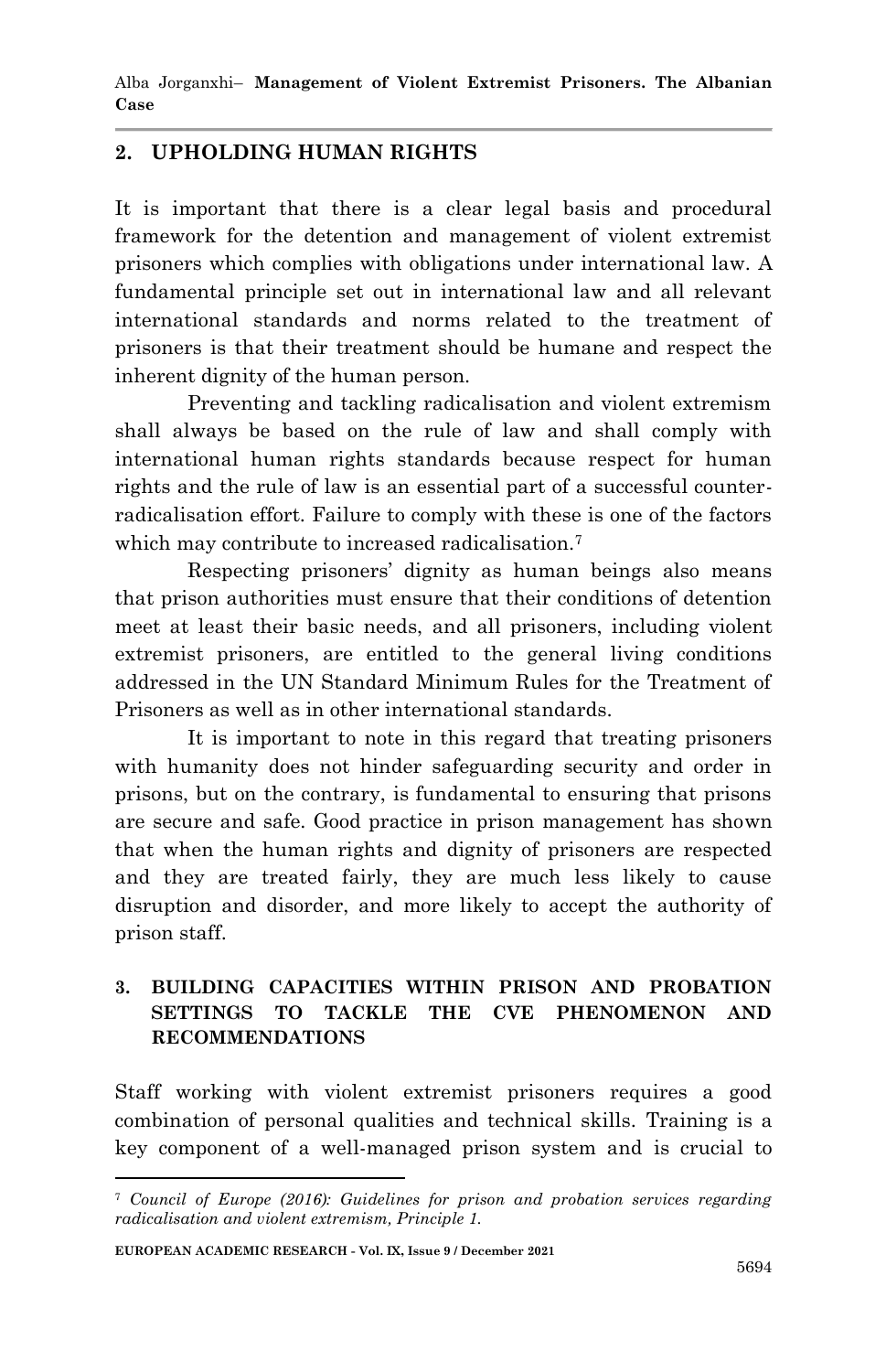identifying and tackling prison radicalization and other threats to the safety, security and orderly operation of prisons. Staff should have training on terrorism, signs of radicalization to violence, and how best to identify these signs.

In addition, it is important to offer courses that educate and sensitize staff to linguistic, cultural and religious diversity. Interactions with prison staff who engage in humane and positive behavior towards violent extremist prisoners can create openings for changes in prisoners' thinking and behavior.

International standards indicate that prison staff should receive training before beginning work in prison and throughout their career in the prison administration8. It is critical that staff working in prisons holding violent extremist prisoners are properly equipped to recognize signs of radicalization to violence.<sup>9</sup> This is especially true for those who are in direct contact with individuals at risk of radicalization to violence.

Training is therefore needed to help them recognize and interpret signs of radicalization to violence, and to help them judge whether an intervention is appropriate or not.<sup>10</sup> In some jurisdictions, experienced members of staff are appointed as "reference points" for less experienced staff to whom they can raise concerns and ask for advice on whether a specific behavior is an indication of radicalization to violence. There is a need to not simply "guarding" the prisoners, but to focus on sound correctional practices such as: communication, accountability, vigilance and effective supervisor in "actively managing" facilities.

1

<sup>8</sup> See the Nelson Mandela Rules, Rules, Rules 75-76; Bangkok Rules, Rules 29 and 33.

<sup>9</sup> IIJ Prison Management Recommendations to Counter and Address Prison Radicalization, Recommendation

<sup>5 (</sup>Commit to developing professional staff, with a particular focus on the elements that will help officials identify and address violent extremist radicalization in prisons).

<sup>10</sup> Communication from the Commission to the European Parliament, the Council, the European Economic and Social Committee and the Committee of the Regions on preventing radicalisation to terrorism and violent extremism: Strengthening the EU's response (2014), para 2.4.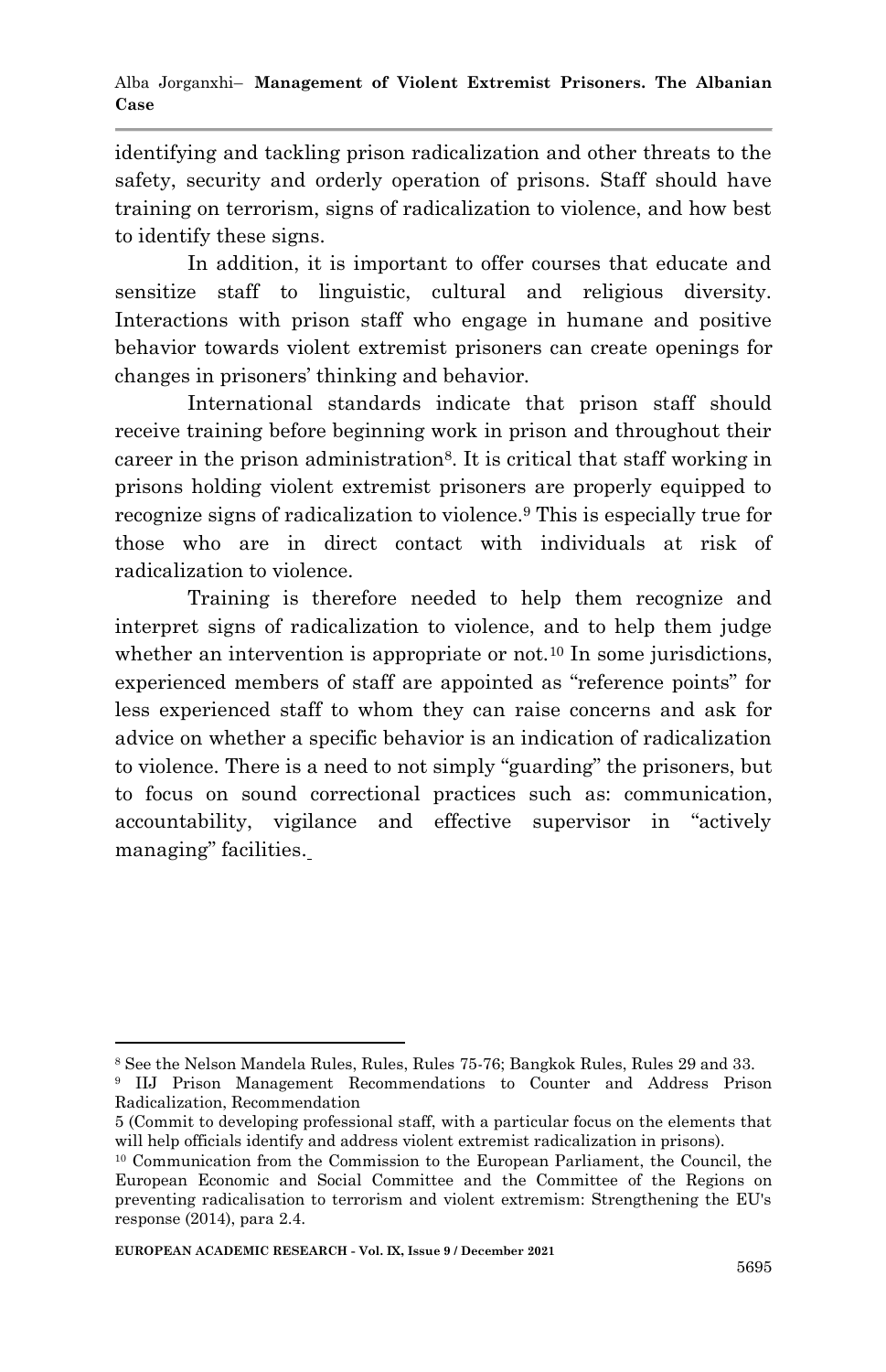Alba Jorganxhi– **Management of Violent Extremist Prisoners. The Albanian Case**

# **4. RECOMMENDATIONS AND BEST PRACTICES**

On an international level, there are some key recommendations based on best practices. These recommendations are directed at both prison practitioners and policy makers:

- *Create and maintain a safe and humane environment.* Prison officials should take appropriate steps to ensure that their facilities operate in a manner that keeps inmates, staff and the community safe and secure. A key issue with regard to humane and safe operations is the number of individuals in a facility. Overcrowded institutions weaken security and decrease oversight, which can provide terrorist recruiters the room to operate undetected. In addition, an insufficient ratio of prison staff to inmates can create an environment where vulnerable inmates feel compelled to seek protection from predatory violence by joining alliances with prison gangs and violent extremist groups.
- *Offenders' assessment and classification.* There is no universal approach to confinement, co-location, or dispersal of inmates, so officials need to take into consideration factors such as: size of population that would be segregated or dispersed; prison infrastructure; capacity, size and skills level of staff; financial resources; legal framework and authorities; cultural, political and social context; and the threat that an individual presents for further radicalization.
- *Determine and tailor risk assessment.* Developing objective risk assessment tools and protocols, it is vitally important that officials identify and clearly define the types of risks they seek to assess. In all cases, these tools should be evidence-based and culturally appropriate, rather than based on personal biases or speculative considerations.
- *Development and making use of standard operating procedures*. Prison management should enforce the rules and regulations promptly, fairly, transparently, consistently and impartially.
- *Development of rehabilitation and reintegration programmes.* Prison rehabilitation is a complex undertaking, one that ideally includes a range of different types of experts incorporated into the programmes. This is due to the wide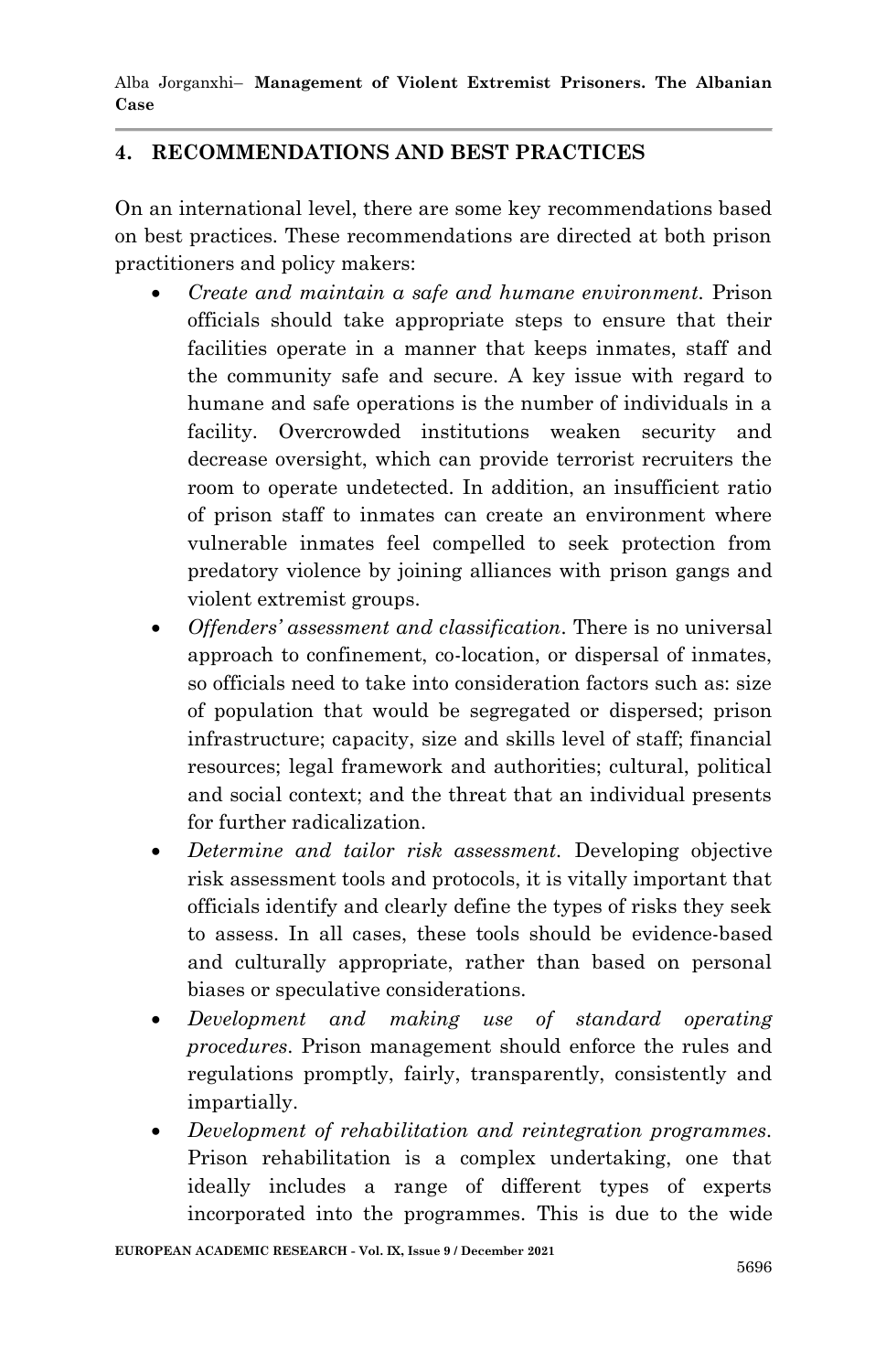range of motivations and factors that may have pushed individuals towards violent extremism. Rehabilitative programmes should be tailor-made to fit the unique characteristics of individual inmates. A different approach may be required for long-term versus short-term inmates, and for extremist leaders versus followers. Rehabilitation and reintegration programs have a greater chance of success when inmates are willing participants. Since some individuals may be reluctant or unwilling to cooperate, relevant national institutions can make careful evaluations of who should be included in these programs and assess the necessary prerequisites according to relevant, fair and transparent criteria. It is important that all of these efforts be carefully planned, structured, and coordinated to maximize the effectiveness of the program, and ensure that all of those involved with the inmates are imparting consistent messages to the inmates.

 *Professional and well-trained prison staff.* Staff working with violent extremist prisoners requires a good combination of personal qualities and technical skills. Prison and other officials who are professionally involved with violent extremist offenders could be appropriately trained and educated to understand and deal with the complexities of reintegration and rehabilitation efforts. Prison staff and professionals involved in rehabilitation programmes could be trained to distinguish signs of radicalization, communicate in a way that is constructive and avoids conflict, and respond appropriately to a potential extremist threat.

In terms of disengagement interventions, everybody involved in the disengagement process (including scholars, faith leaders, uniformed, non-uniformed and frontline staff) require training to sensitize them to the intervention, its goals and objectives, the kind of violent extremist prisoners they are dealing with, how to manage crises when they arise, and how to distinguish between signs of radicalization to violence and legitimate expressions of faith or ideology.<sup>11</sup>

1

<sup>11</sup> Rome Memorandum, Good Practice, No. 5; also see the ICCTR Paper on the Rehabilitation and Reintegration of Violent Extremist Offenders, Subsection II (Staff training).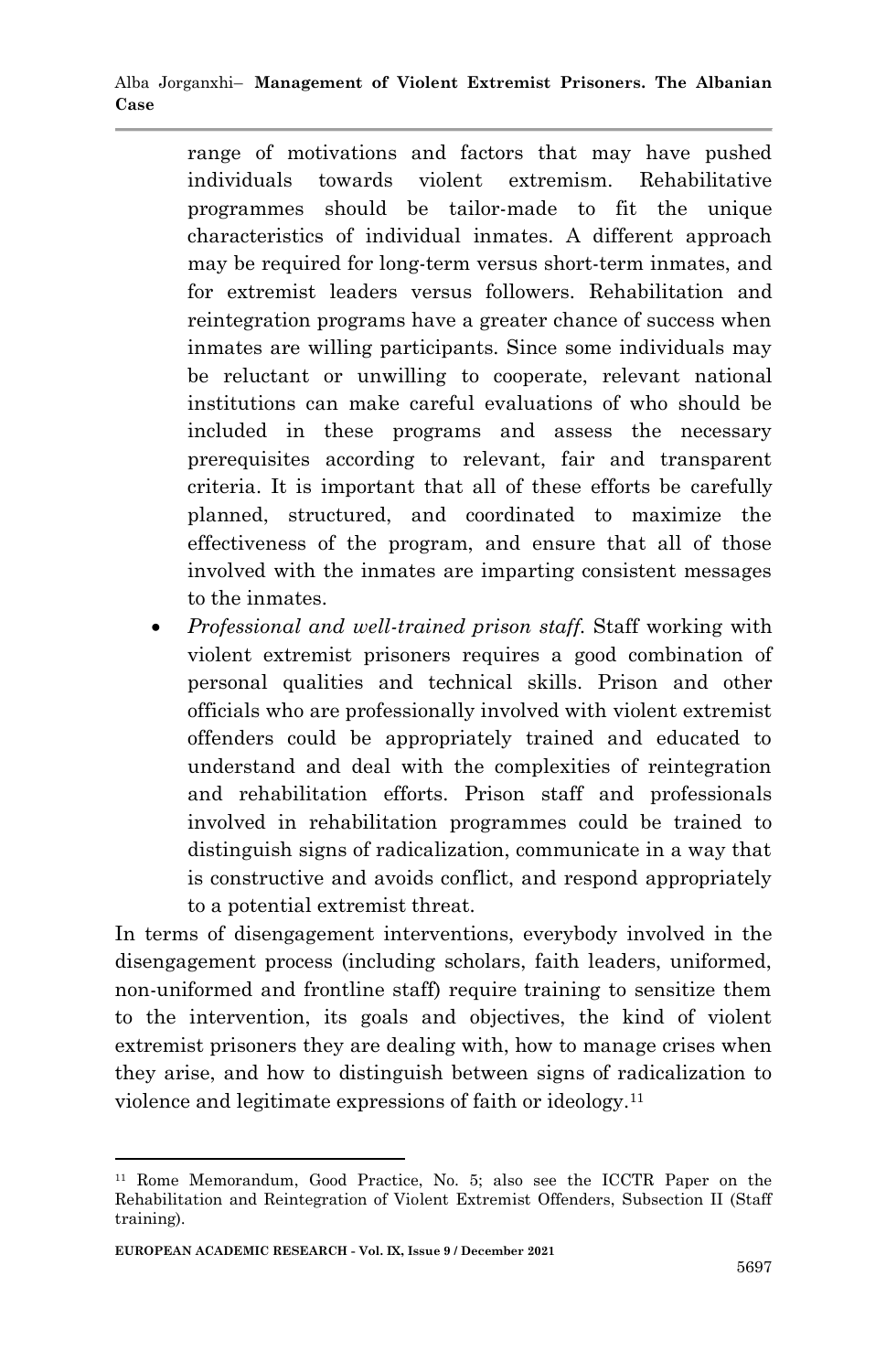It is critical that staff training programmes are designed based on evidence and research. A properly targeted use of resources takes into account that not all prison officials will interact with inmates, particularly suspected terrorist offenders. Such programmes must also be evidence based. Therefore, curricula should be developed based on state-of-the-art research findings and tested good practices, and the programmes themselves must include robust monitoring and evaluation tools.

As a conclusion, there is no doubt that prisons have a significant role when it comes to tackling Violent Extremism and Radicalization that Lead to Terrorism— a role which has been increasingly recognized by the United Nations, Council of Europe, OSCE and the international community at large. The presence of the inmates convicted of terrorism offences and those who adhere to violent extremist ideologies can create a new set of challenges that require different approaches, policies or practices to manage and mitigate the risks of violent extremism.

Prison staff play a crucial role in managing such risks and maintaining a safe detention environment. It is crucial that any efforts in prisons to address violent extremism must not lead to undermining human rights to which all persons, including violent extremist prisoners, are entitled, and the infringement of which may actually play into the hands of recruiters for violent extremism.

# **BIBLIOGRAPHY**

- 1. UNODC Handbook on the Management of Violent Extremist Prisoners and the Prevention of Radicalization to Violence in Prisons
- 2. GCTF Rome Memorandum on Good Practices for Rehabilitation and Reintegration of Violent Extremist Offenders
- 3. UN The United Nations Standard Minimum Rules for the Treatment of Prisoners (the Nelson Mandela Rules)
- 4. RAN Approaches to countering radicalisation and dealing with violent extremist and terrorist offenders in prisons and probation
- 5. Rabat Memorandum on Good Practices for Effective Counterterrorism Practice in the Criminal Justice Sector (2012)
- 6. PRI Penal Reform International, International expert roundtable, December 2015, Amman, Jordan, Preventing radicalization in prisons
- 7. Council of Europe Handbook for prisons and probation services regarding radicalization and violent extremism.